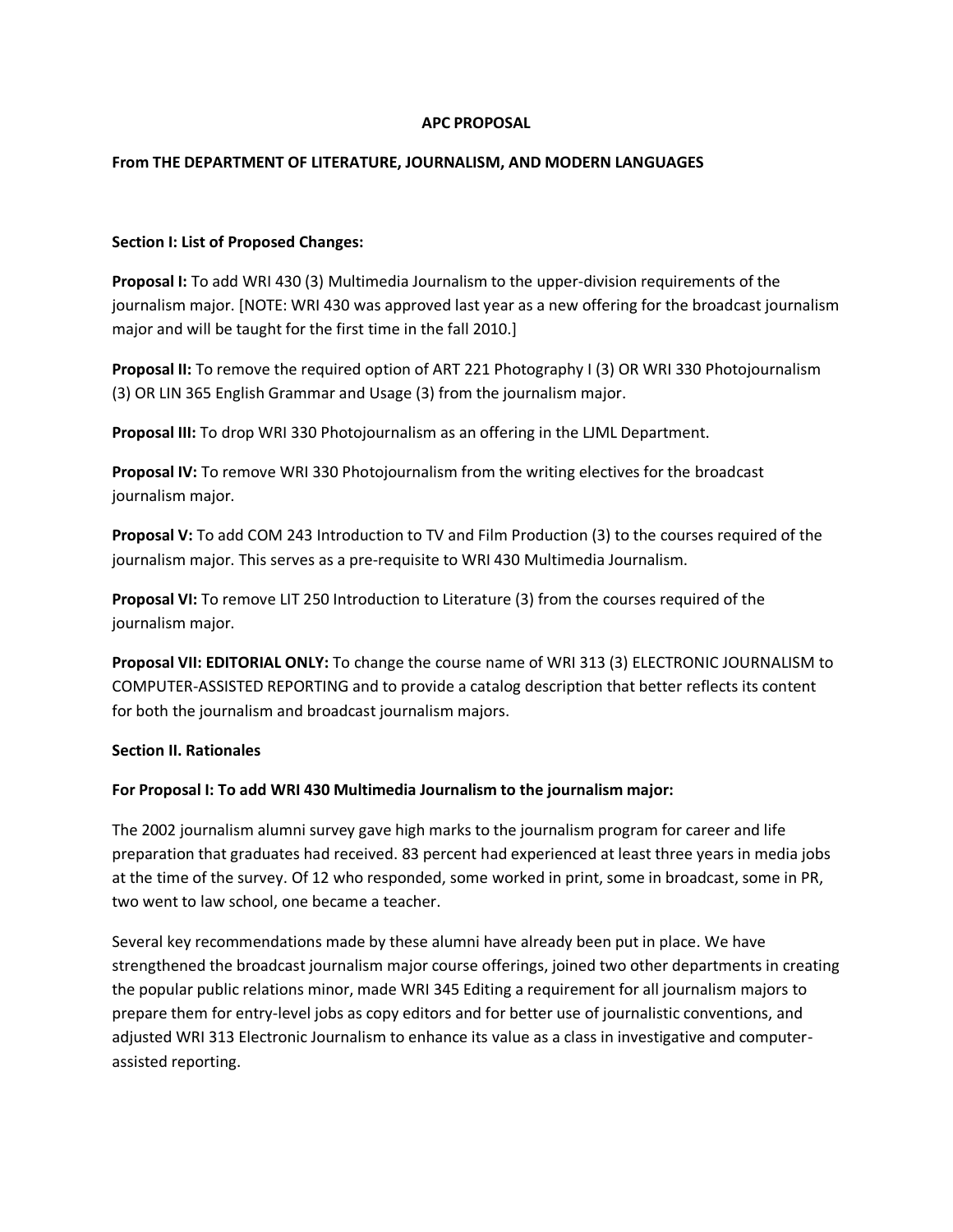However, no one in that 2002 survey predicted the major changes now occurring throughout the business of journalism: the closing and shrinking of newspapers and magazines, staff reductions and content redesigns at both print and broadcast media, and increased use of web-based media both on their own and in "converged" print and broadcast operations.

See, for example, the report just issued by Columbia University, Oct. 19, 2009, "The Reconstruction of American Journalism" by Leonard Downey, Jr., and Michael Schudson: "The report, commissioned by Columbia Journalism School takes full account of the well-known problems caused by deep cutbacks in reporting on public issues, especially in local newspapers. Yet even as advertising revenues continue to fall, budgets are further reduced and more news outlets shutter their doors, the authors also identify 'abundant opportunity in the future of journalism' — especially in the very online medium that has caused the economic disruption of traditional media models. In particular, they point to a growing number of innovative online journalistic endeavors that can be developed on a broader scale to provide Americans with a diverse mix of for-profit, low-profit and non-profit sources of news and public affairs." Interestingly, the report features voiceofsandiego.org, the San Diego News Network, and the Watchdog Institute here in San Diego as exemplary innovative media models.

Large and small journalism programs across the country have been scrambling to adjust to these rapid changes. While the skills of storytelling, solid research, and ethical reasoning are still primary areas of study, most quality programs have begun offering students more focused training and experience in the techniques needed to report and produce stories suited to a variety of media. They have also recognized the need to enhance student skills in investigative journalism, often with a local focus as this has become a growth area of community watch-dog journalism.

Recent PLNU graduates with media jobs in the San Diego area alone are experiencing the demands of learning on the job as they practice multimedia community journalism at outlets such as Voice of San Diego, the San Diego News Network, the Daily Transcript, as well as local radio and broadcast stations where they are expected to tell stories with sights and sounds, interactive charts and graphs, as well as in-depth interviews and research.

The journalism major is still dedicated to its storytelling focus, but it is changing with market demands. Most of its courses now have segments on reporting and writing for a variety of media, and the *Point Weekly* is enhancing its web presence. When WRI 430 Multimedia Journalism was designed, it was with the intention to have students in both the broadcast journalism and the journalism major benefit from it, so, before it is offered in the fall of 2010, it is time to add it to the journalism program.

### **For Proposal III to drop WRI 330 Photojournalism as a course offering (linked to Proposals II, IV, V):**

WRI 430 Multimedia Journalism will absorb many of the functions of WRI 330 Photojournalism, and, with COM 243 Introduction to TV and Film Production and WRI 250 Introduction to Journalism as prerequisites, it will provide a solid multimedia journalism experience for the journalism majors.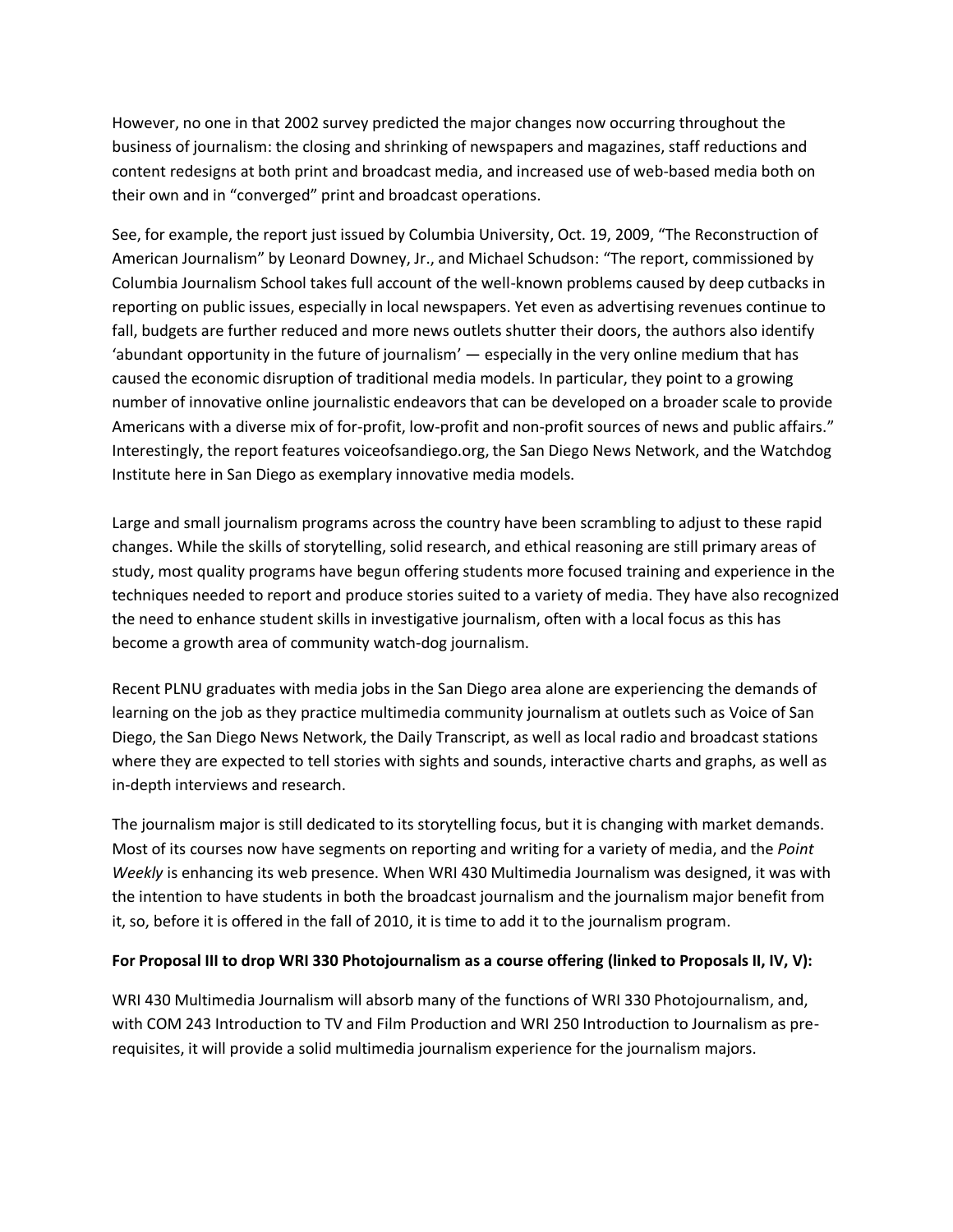# **For Proposal VI to remove LIT 250 Introduction to Literature from the journalism major:**

We removed the LIT 250 Introduction to Literature to clear an additional three hours for the addition of the pre-requisite to WRI 430 of COM 243 Introduction to TV and Film Production, maintaining the current unit size of this B.A. in Journalism degree at 47 hours above general education.

# **For Proposal VII, Editorial Only, to rename WRI 313:**

It is also time to rename WRI 313 Electronic Journalism as Computer-Assisted Reporting and provide a description that more clearly distinguishes it from the WRI 430 Multimedia Journalism and to indicate its valuable course content. This content has not substantially changed, but it has been focused and enhanced.

# **Course Rationale**

News organizations nationwide are demanding journalists to do more sophisticated analytical work – work requiring database management, GIS mapping, statistical analysis and the development of web applications. In the news industry, this type of journalism is called computer-assisted reporting (CAR), an emergent branch of investigative and watchdog journalism. CAR gives a journalist unique and powerful toolkit that provides a distinct advantage over news market competition, increases salary and compensation, and makes the reporter an indispensable resource in the newsroom. Coupled with solid training in investigative research and backgrounding, a reporter has the toolkit to do watchdog and investigative journalism and thus tell more compelling stories that bring change to communities.

### **PROPOSAL VII: EDITORIAL CHANGE ONLY:**

# **Old course title and description:**

### **WRI 313 (3) ELECTRONIC JOURNALISM**

A course designed to show the variety of ways computers are used in the practice of journalism. Areas covered include on-line publishing, computer-assisted reporting, internet research methods, and writing for electronic media. *Prerequisite: Writing 250.*

**New course title, description, and learning outcomes:**

# **WRI 313 (3) COMPUTER-ASSISTED REPORTING**

Introduces students to investigative journalism through hands-on laboratory work, including advanced Web research, public records requests, statistical analysis, databases, mapping, visuals and data interactives. *Prerequisite: Writing 250*

### **Learning Outcomes**

By the end of the course, students should be able to demonstrate proficiency in internet research, spreadsheets, database managers, mapping techniques, statistical analysis and math for journalists, as well as prove they are well-versed in the history, philosophy and expert community of CAR journalism.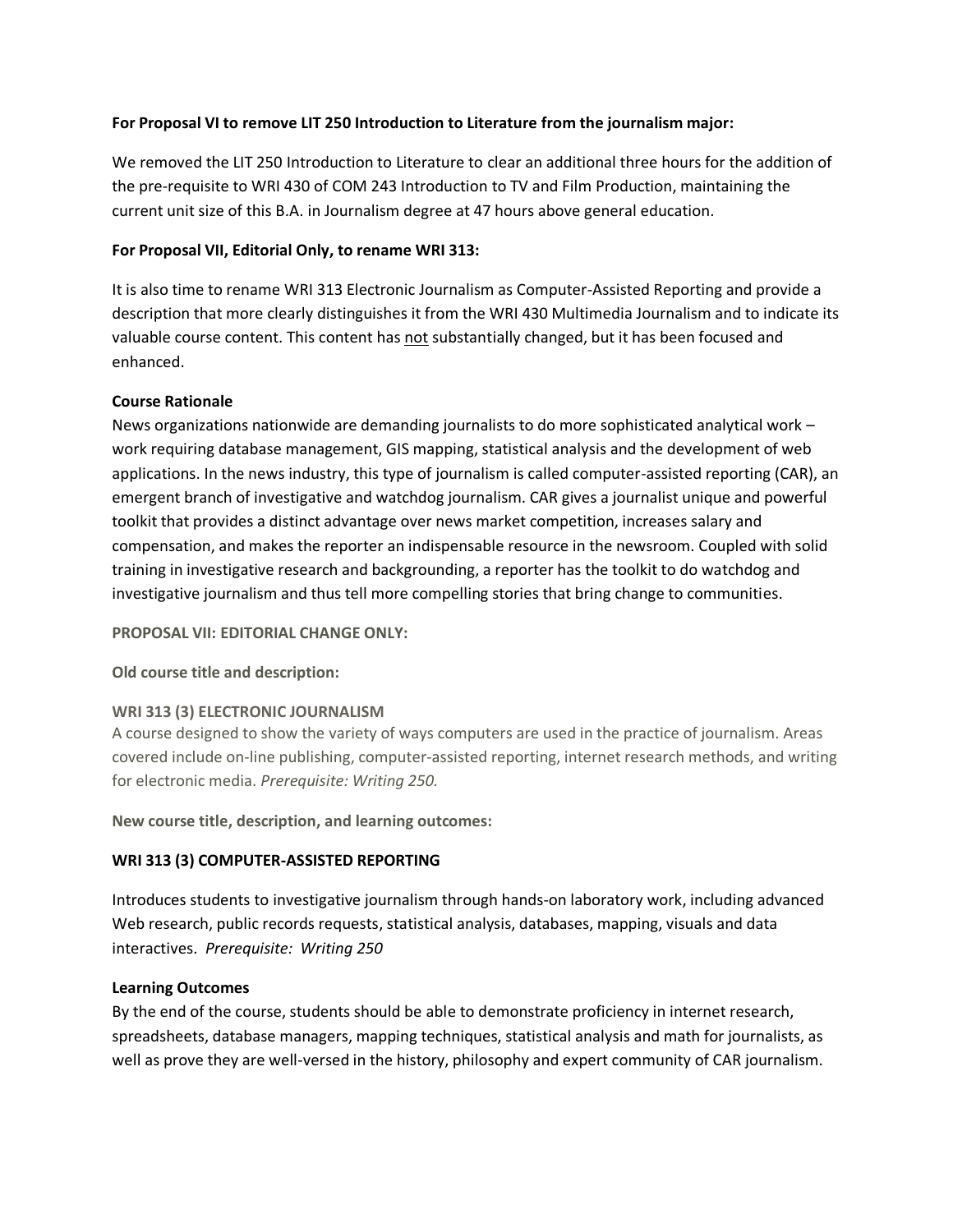# **Section III: Catalog Copy and Student Learning Outcomes for WRI 430 (3) Multimedia Journalism:**

# **WRI 430 (3) MULTIMEDIA JOURNALISM**

This course gives students extensive practice in multimedia storytelling. Students plan, storyboard, research, create, and produce story packages with text, video, audio, photos, graphics, and interactive elements designed to complement one another in the most compelling and informative manner. Offered in the fall semester starting in 2010. *Prerequisites: Communication 243; Writing 250.*

# The student will:

- 1. Research, plan, write, and produce stories designed in multimedia elements that are especially compelling and informative on particular media platforms.
- 2. Produce story packages with complementary text, video, audio, photo, graphic, and interactive elements.
- 3. Exhibit ethical standards for the best practice of multimedia journalism.

**Section IV: Recorded Department Vote:** The department passes these proposals after much discussion but with no dissent. The Communication and Theatre Department also approves, and the Art Department has been apprised of the changes that affect them as well.

**Section V: Library Impact:** Materials in these fields tend to be very current and often web-based, so the library impact should be minimal.

**Section VI: Technological Impact:** The increasing need for multimedia and web-based applications and technologies in several academic areas has been recognized by PLNU. The addition of WRI 430 Multimedia Journalism means that students will be working with PLNU's creative services web designer so that projects can be designed for placement on the World Wide Web. This creative collaboration has already begun in several classes and co-curricular activities.

**Section VII: Final Summary:**

**Total course additions/deletions:** +2/-2 **Total unit additions/deletions:** +6/-6 **Staffing impact/increase or decrease:** none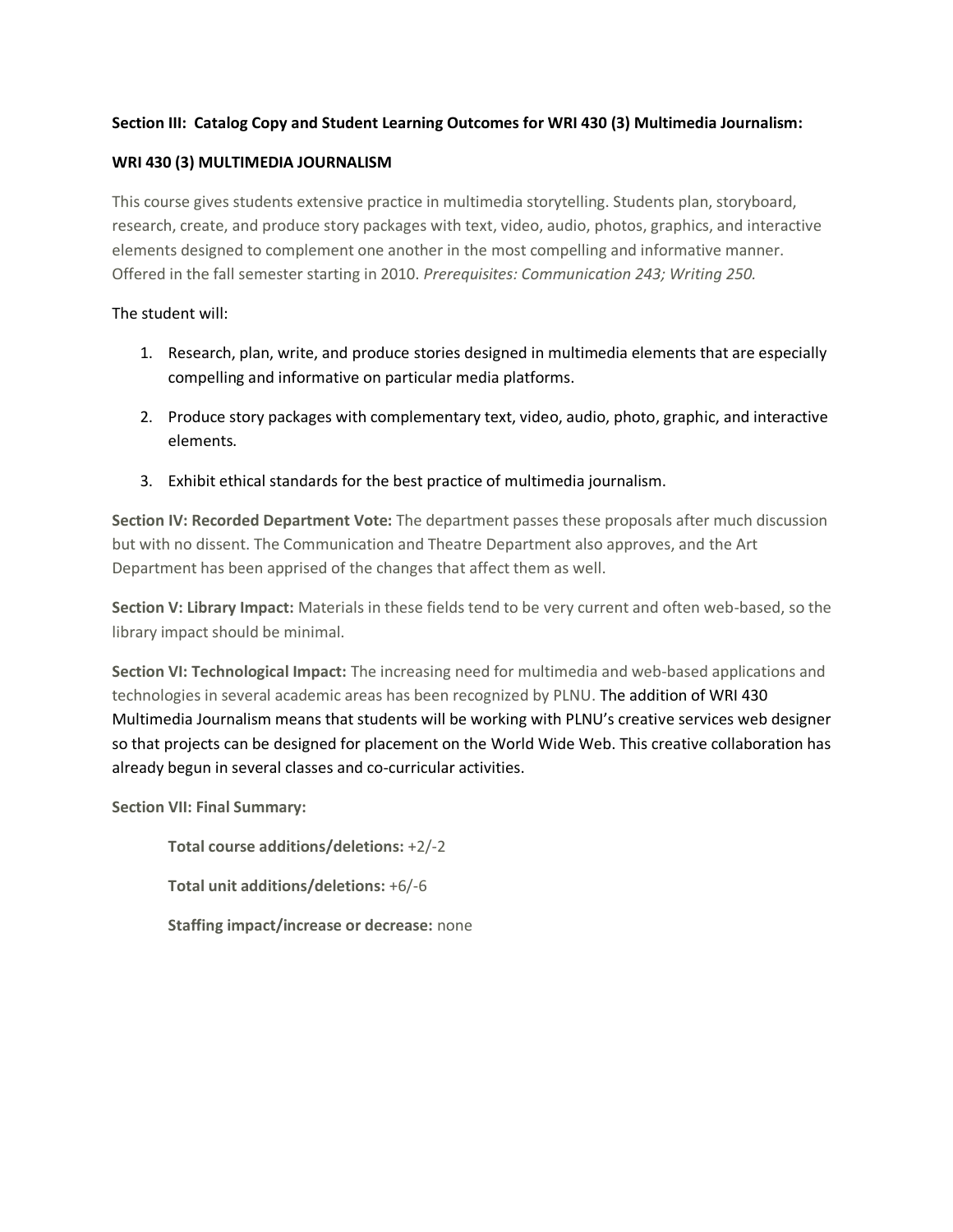**The Old Journalism Major:**

# Journalism Major

|                     | <b>LOWER-DIVISION REQUIREMENTS</b>                                                                        |              |
|---------------------|-----------------------------------------------------------------------------------------------------------|--------------|
| <b>COURSE TITLE</b> |                                                                                                           | <b>UNITS</b> |
| <b>WRI 215*</b>     | Newspaper Workshop                                                                                        | 3            |
| WRI 250             | Introduction to Journalism                                                                                | 3            |
| <b>LIT 250</b>      | Introduction to the Study<br>of Literature [REMOVE]                                                       | 3            |
| COM 150             | Introduction to Media<br>Communication                                                                    | 3            |
|                     | Two courses from the following:                                                                           |              |
| LIT 201             | Masterpieces of World<br>Literature I                                                                     | 3            |
| <b>LIT 202</b>      | Masterpieces of World<br>Literature II                                                                    | 3            |
| <b>LIT 203</b>      | Masterpieces of World<br>Literature III                                                                   | 3            |
|                     | One course from the following:                                                                            |              |
| <b>LIT 254</b>      | <b>British Writers I</b>                                                                                  | 3            |
| <b>LIT 255</b>      | <b>British Writers II</b>                                                                                 | 3            |
| <b>LIT 256</b>      | American Writers I                                                                                        | 3            |
| <b>LIT 257</b>      | American Writers II                                                                                       | 3            |
|                     | <b>TOTAL LOWER-</b><br><b>DIVISION</b>                                                                    | 21           |
| of those units.     | *Three units of Newspaper Workshop.<br>Writing 216 or 217 may substitute for two                          |              |
|                     | One course from the following:                                                                            |              |
|                     | $\bigcap_{i=1}^n$ and $\bigcap_{i=1}^n$ and $\bigcap_{i=1}^n$ and $\bigcap_{i=1}^n$ and $\bigcap_{i=1}^n$ | $\sim$       |

| <b>WRI 220</b>      | Creative Writing: Mixed<br>Genre                 | 3      |
|---------------------|--------------------------------------------------|--------|
| <b>WRI 315</b>      | <b>Advanced English</b><br>Composition           | 3      |
| <b>WRI 321</b>      | <b>Creative Writing: Poetry</b>                  | 3      |
| <b>WRI 322</b>      | Creative Writing: Fiction                        | 3      |
| <b>WRI 323</b>      | <b>Creative Writing: Creative</b><br>Non-Fiction | 3      |
|                     | <b>TOTAL</b>                                     | 3      |
|                     | <b>UPPER-DIVISION REQUIREMENTS</b>               |        |
| <b>COURSE TITLE</b> |                                                  | TITI F |
|                     |                                                  |        |
| <b>WRI 310</b>      | <b>Advanced Reporting</b>                        | 3      |
| <b>WRI 313</b>      | Electronic Journalism                            | 3      |
|                     | [RENAME]                                         |        |
| <b>WRI 340</b>      | Media Ethics and Law                             | 3      |
| <b>WRI 345</b>      | Editing                                          | 3      |
| <b>WRI 350</b>      | Writing for the Mass<br>Media                    | 3      |
| <b>WRI 440</b>      | Magazine Editing and<br>Concepts                 | 3      |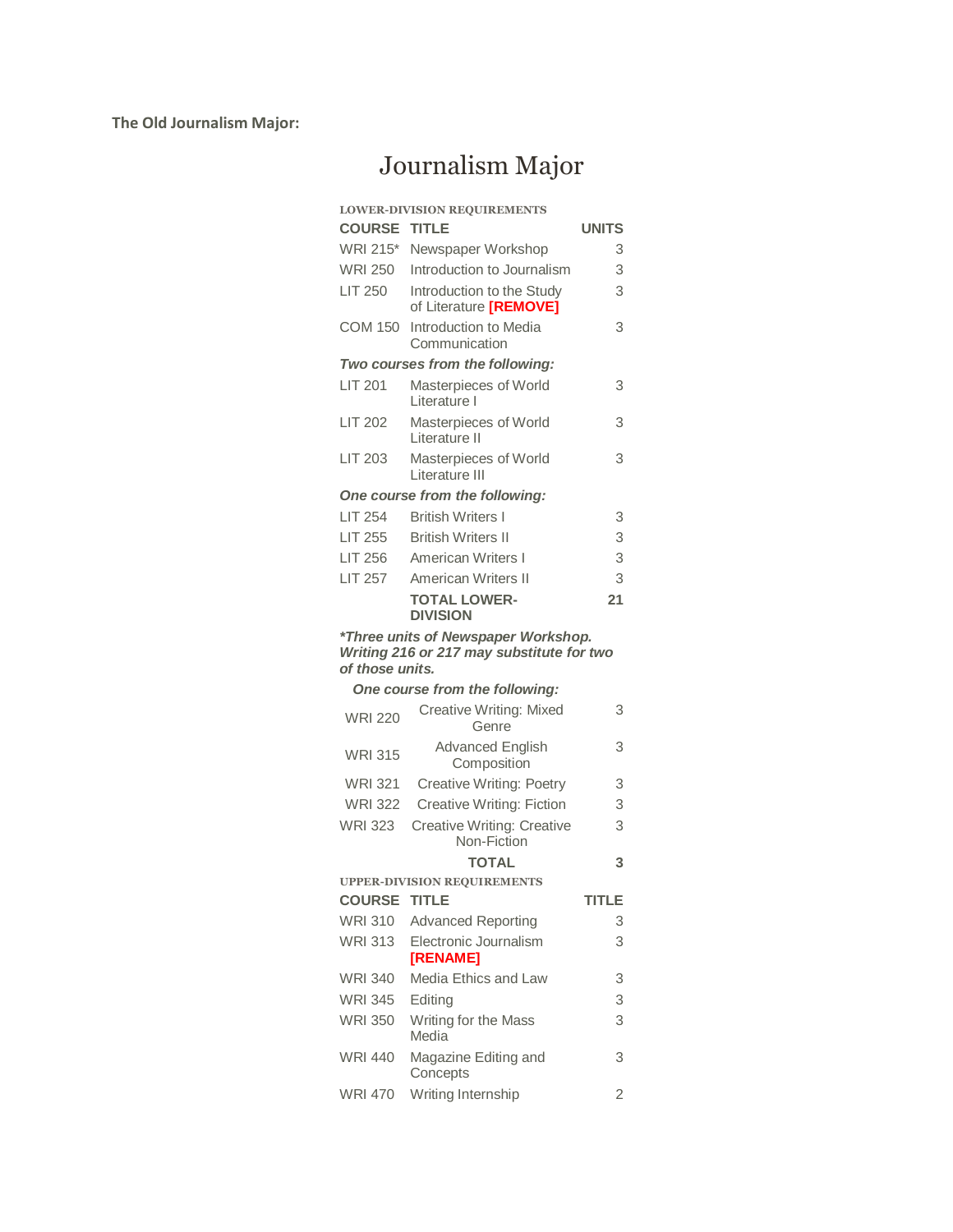| Two additional upper-division      |  |
|------------------------------------|--|
| courses in literature listed under |  |
| Literature, Spanish, or French.    |  |

6

Completion of one of the following two components: [**REMOVE]**

#### *Print Journalism:*

| <b>ART 211</b><br><b>WRI 330</b> | Photography I OR                       | 3  |
|----------------------------------|----------------------------------------|----|
|                                  | Photo Journalism                       |    |
| <b>Editing:</b>                  |                                        |    |
| LIN 365                          | English Grammar and<br>Usage           | З  |
|                                  | <b>TOTAL UPPER-</b><br><b>DIVISION</b> | 32 |
|                                  | <b>TOTAL MAJOR UNITS</b>               | 53 |

**The New Journalism Major:**

# Journalism Major

| <b>LOWER-DIVISION REQUIREMENTS</b>  |                                                                                                                                        |              |
|-------------------------------------|----------------------------------------------------------------------------------------------------------------------------------------|--------------|
| <b>COURSE TITLE</b>                 |                                                                                                                                        | <b>UNITS</b> |
| WRI 215*                            | Newspaper Workshop                                                                                                                     | 3            |
| WRI 250                             | Introduction to Journalism                                                                                                             | 3            |
|                                     | COM 150 Introduction to Media<br>Communication<br><b>[ADD]</b><br><b>COM 243 Introduction to</b><br><b>TV and Film Production</b><br>3 | 3            |
|                                     | Two courses from the following:                                                                                                        |              |
| LIT 201                             | Masterpieces of World<br>Literature L                                                                                                  | 3            |
| LIT 202                             | Masterpieces of World<br>Literature II                                                                                                 | 3            |
| <b>LIT 203</b>                      | Masterpieces of World<br>Literature III                                                                                                | 3            |
| One course from the following:      |                                                                                                                                        |              |
| <b>LIT 254</b>                      | <b>British Writers I</b>                                                                                                               | 3            |
| <b>LIT 255</b>                      | <b>British Writers II</b>                                                                                                              | 3            |
| <b>LIT 256</b>                      | American Writers I                                                                                                                     | 3            |
| LIT 257                             | American Writers II                                                                                                                    | 3            |
|                                     | <b>TOTAL LOWER-</b><br><b>DIVISION</b>                                                                                                 | 21           |
| *Three units of Newspaper Workshop. |                                                                                                                                        |              |

*Writing 216 or 217 may substitute for two of those units.* 

*One course from the following:* WRI 220 Creative Writing: Mixed **Genre** 

3